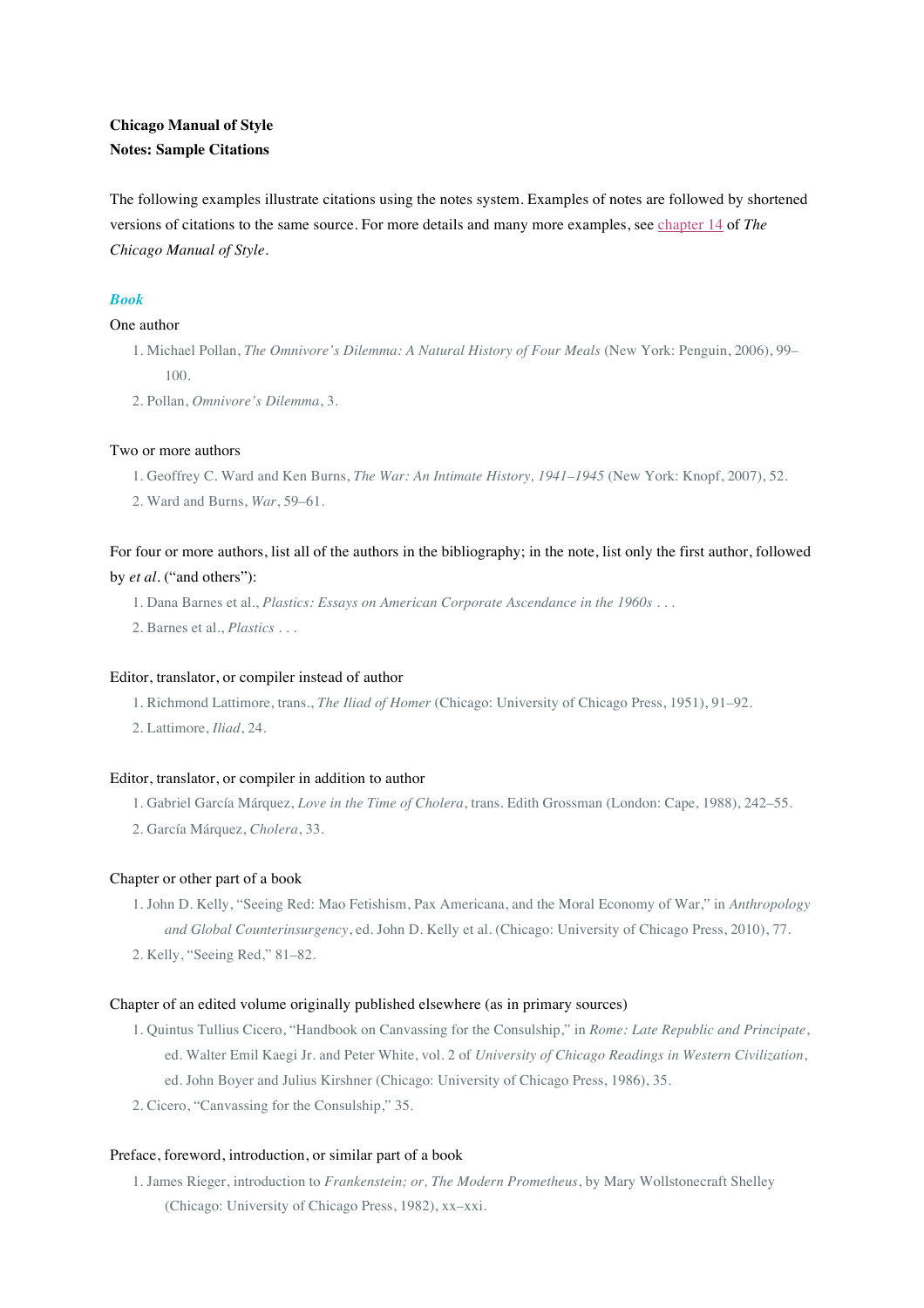2. Rieger, introduction, xxxiii.

#### Book published electronically

If a book is available in more than one format, cite the version you consulted. For books consulted online, list a URL; include an access date only if one is required by your publisher or discipline. If no fixed page numbers are available, you can include a section title or a chapter or other number.

- 1. Jane Austen, *Pride and Prejudice* (New York: Penguin Classics, 2007), Kindle edition.
- 2. Philip B. Kurland and Ralph Lerner, eds., *The Founders' Constitution* (Chicago: University of Chicago Press, 1987), http://press-pubs.uchicago.edu/founders/.
- 3. Austen, *Pride and Prejudice*.
- 4. Kurland and Lerner, *Founder's Constitution*, chap. 10, doc. 19.

# *Journal article*

## Article in a print journal

In a note, list the specific page numbers consulted, if any. In the bibliography, list the page range for the whole article.

- 1. Joshua I. Weinstein, "The Market in Plato's *Republic*," *Classical Philology* 104 (2009): 440.
- 2. Weinstein, "Plato's *Republic*," 452–53.

#### *Article in a newspaper or popular magazine*

Newspaper and magazine articles may be cited in running text ("As Sheryl Stolberg and Robert Pear noted in a *New York Times* article on February 27, 2010, . . .") instead of in a note, and they are commonly omitted from a bibliography. The following examples show the more formal versions of the citations. If you consulted the article online, include a URL; include an access date only if your publisher or discipline requires one. If no author is identified, begin the citation with the article title.

- 1. Daniel Mendelsohn, "But Enough about Me," *New Yorker*, January 25, 2010, 68.
- 2. Sheryl Gay Stolberg and Robert Pear, "Wary Centrists Posing Challenge in Health Care Vote," *New York Times*, February 27, 2010, http://www.nytimes.com/2010/02/28/us/politics/28health.html.
- 3. Mendelsohn, "But Enough about Me," 69.
- 4. Stolberg and Pear, "Wary Centrists."

## *Book review*

- 1. David Kamp, "Deconstructing Dinner," review of *The Omnivore's Dilemma: A Natural History of Four Meals*, by Michael Pollan, *New York Times*, April 23, 2006, Sunday Book Review, http://www.nytimes.com/2006/04/23/books/review/23kamp.html.
- 2. Kamp, "Deconstructing Dinner."

## *Thesis or dissertation*

1. Mihwa Choi, "Contesting *Imaginaires* in Death Rituals during the Northern Song Dynasty" (PhD diss., University of Chicago, 2008).

2. Choi, "Contesting *Imaginaires*."

## *Paper presented at a meeting or conference*